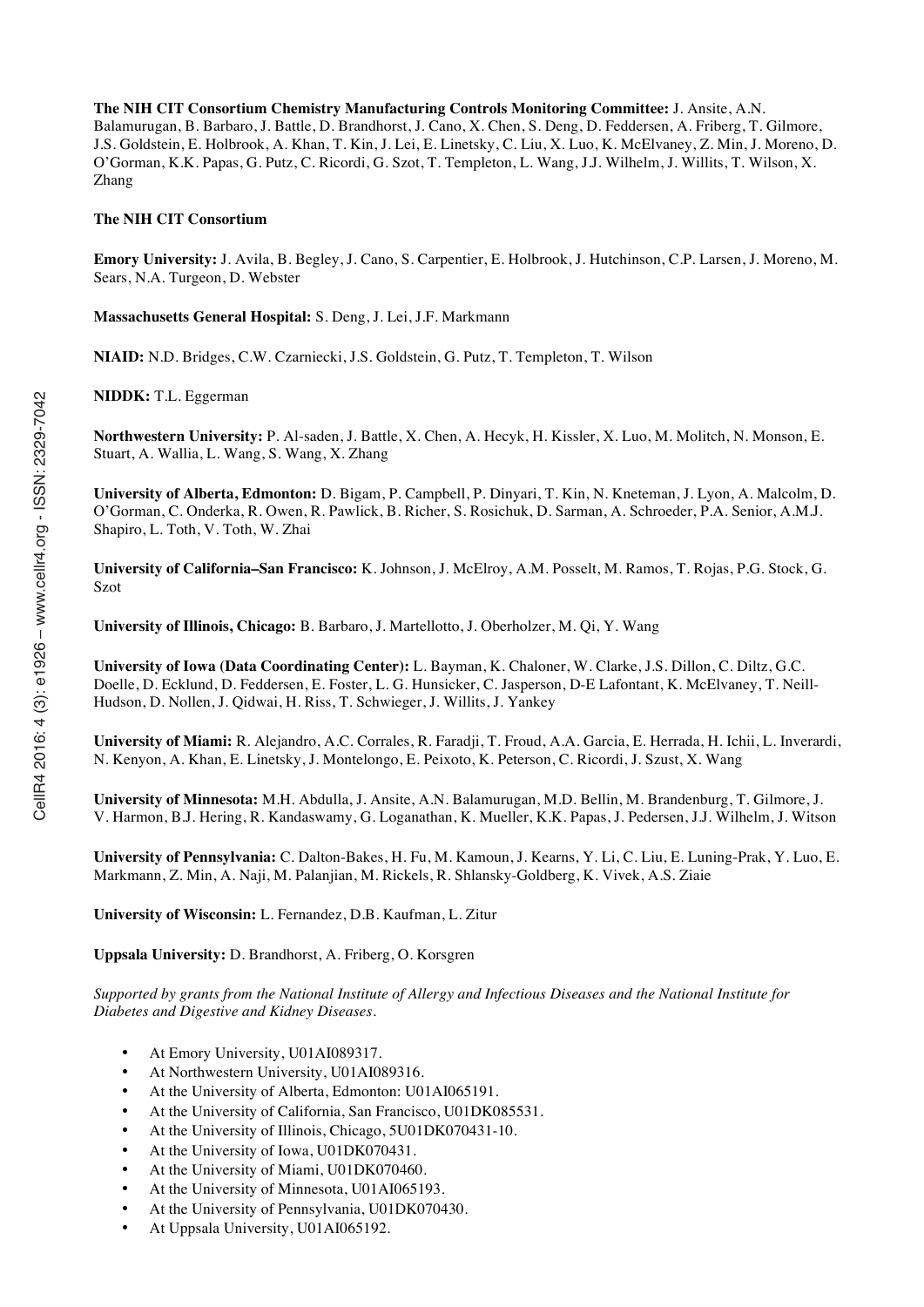*In addition, the study was supported by the following GCRC and CTSA awards:*

- At Emory University: UL1TR000454.
- At Northwestern University: 5UL1RR025741 and 8UL1TR000150.
- At the University of California, San Francisco, UL1TR000004.
- At the University of Illinois, Chicago, UL1TR000050.
- At the University of Miami: 1UL1TR000460.
- At the University of Minnesota: 5M01-RR000400 and UL1TR000114.
- At the University of Pennsylvania: UL1TR000003.

Address correspondence to: Camillo Ricordi MD, Chairman, CIT Steering Committee, ricordi@miami.edu

# **To cite this article**

*Raw Material Specification, Neutral Protease NB, GMP Grade – Standard Operating Procedure of the NIH Clinical Islet Transplantation Consortium*

CellR4 2016; 4 (3): e1926